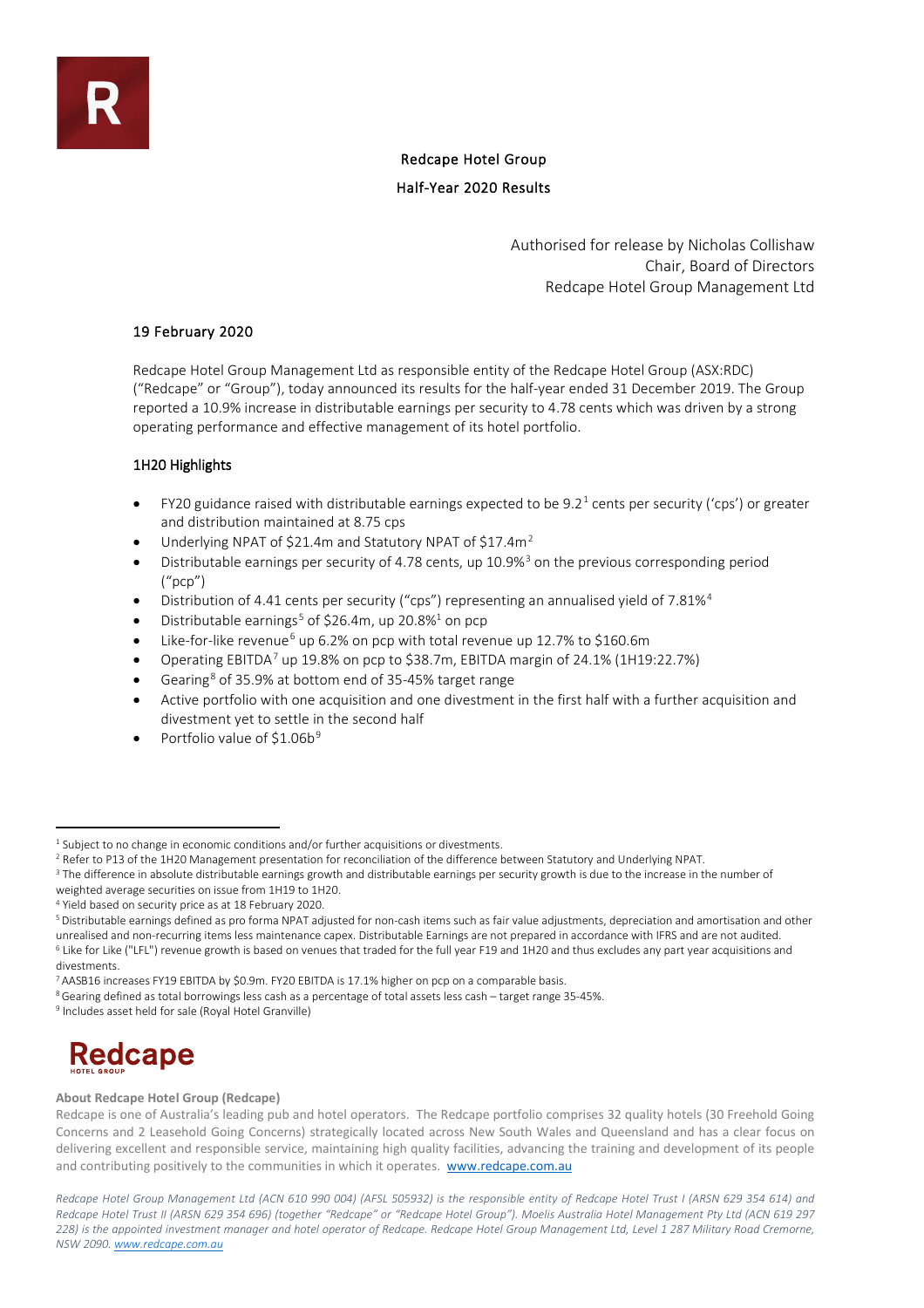Redcape CEO, Dan Brady, said: "We are pleased to report a strong first half operating performance. This reflects our focus on top line growth by investing in our people and facilities, while maintaining good cost discipline."

"We delivered a 10.9% increase in distributable earnings per security and distribution of 4.41 cps, representing an annualised yield of 7.81%. This highlights the strength of our hotel portfolio, sustainable operating model and targeted investment strategy."

"During the period we continued our strategic focus on growing and optimising our asset base. We added one new venue with good growth potential and divested another at a premium to book value. We also announced that in 2H20 we would divest Royal Hotel Granville, also at a premium to book value, and acquire The Kings Head Tavern. In addition, we invested \$6.8 million in growth capex as part of our ongoing refurbishment program."

"With strong cash flow and a capital structure to support growth, we have the funding flexibility to continue to optimise our existing assets and expand our venue footprint, with a view to maximising returns for our security holders."

# Operating Performance

Total revenue growth was 12.7% largely driven by the continued improvement in our gaming margin. Onpremise revenue grew 24.8% highlighting an ongoing shift in revenue mix, driven by our refurbishment program and portfolio composition.

Like-for-like ("LFL") revenue growth was 6.2%, with increases recorded across all channels. This reflects Redcape's focus on creating community-centric hubs and improved customer experiences through its management platform capability.

LFL cost growth was below CPI due to cost-out initiatives implemented largely in the second half of FY19, delivering positive operating leverage. Operating EBITDA grew by 19.8% to \$38.7m, and margins increased to 24.1% from 22.7% in the pcp.

### Property Portfolio

Acquisitions made in FY19 are now fully integrated and trading well. The Group is now focussed on completing the settlement of The Kings Head Tavern<sup>10</sup>, South Hurstville; a high-quality freehold going concern which management believe will benefit from significant capital investment and operational improvements that can be delivered by the Group's manager.

As at 31 December 2019, Redcape's portfolio included 32 high quality community venues of which 30 are freehold going concerns and 2 leasehold going concerns, providing ongoing refurbishment and asset optimisation opportunities.

<span id="page-1-0"></span><sup>10</sup> Target settlement date 24 February 2020.

# **Redcape**

### **About Redcape Hotel Group (Redcape)**

Redcape is one of Australia's leading pub and hotel operators. The Redcape portfolio comprises 32 quality hotels (30 Freehold Going Concerns and 2 Leasehold Going Concerns) strategically located across New South Wales and Queensland and has a clear focus on delivering excellent and responsible service, maintaining high quality facilities, advancing the training and development of its people and contributing positively to the communities in which it operates. [www.redcape.com.au](http://www.redcape.com.au/)

*Redcape Hotel Group Management Ltd (ACN 610 990 004) (AFSL 505932) is the responsible entity of Redcape Hotel Trust I (ARSN 629 354 614) and Redcape Hotel Trust II (ARSN 629 354 696) (together "Redcape" or "Redcape Hotel Group"). Moelis Australia Hotel Management Pty Ltd (ACN 619 297 228) is the appointed investment manager and hotel operator of Redcape. Redcape Hotel Group Management Ltd, Level 1 287 Military Road Cremorne, NSW 2090[. www.redcape.com.au](http://www.redcape.com.au/)*